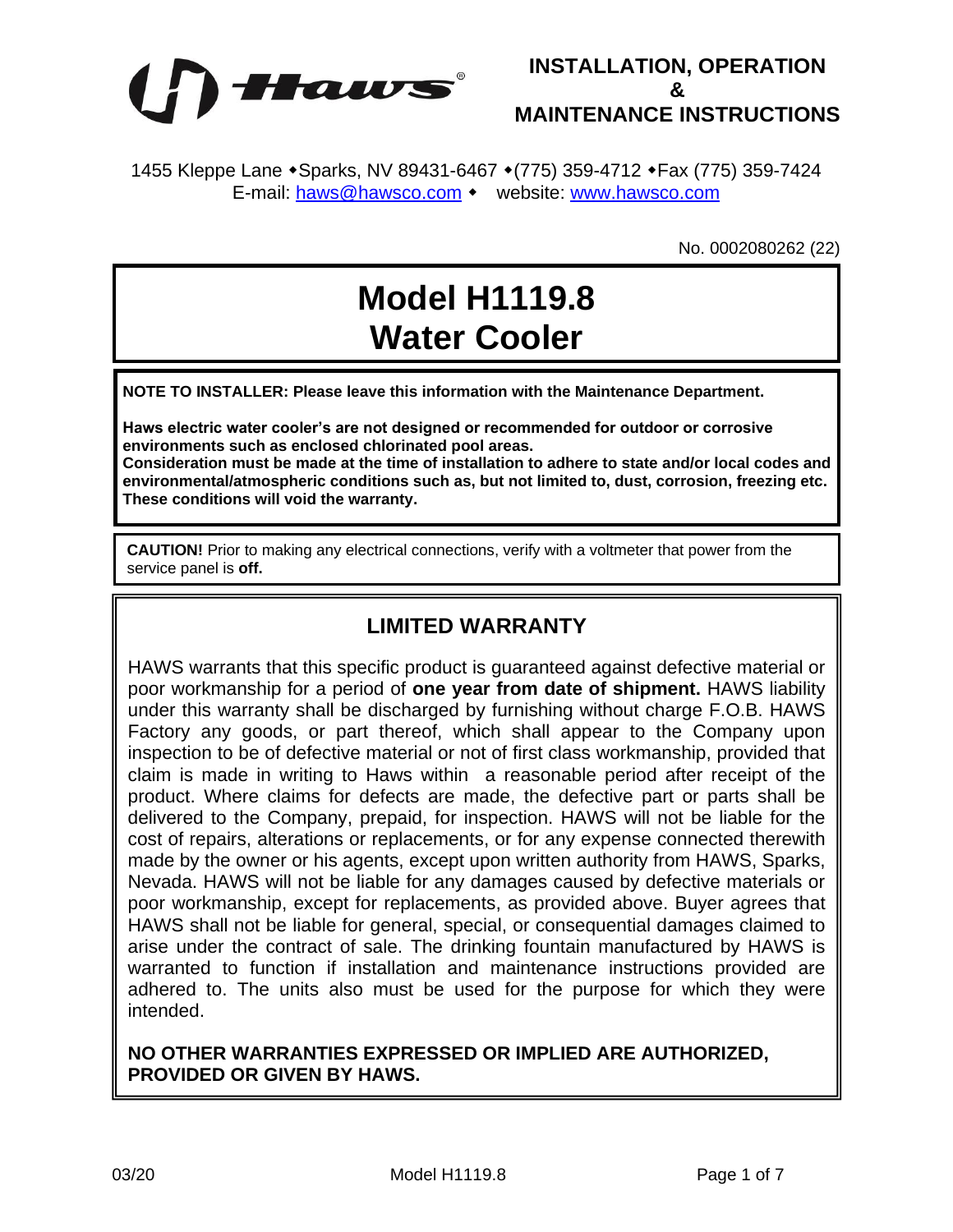### **SHOULD YOU EXPERIENCE DIFFICULTY WITH THE INSTALLATION OF THIS MODEL PLEASE CALL:**

# **TECHNICAL SUPPORT: 1-800-766-5612**

# **FOR CUSTOMER SERVICE: 1-888-640-4297**

**RECOMMENDED TOOLS**: Hack saw, pipe joint sealant, screwdriver, level, 12" adjustable wrench, 10" pipe wrench, 5/64" hex key wrench, 9/16", 1/2", 7/16" socket wrench or open end wrench.

**LOCATION OF UNIT:** The Model H1119.8 Cooler is a wheelchair accessible drinking facility. The height dimensions shown, meet current ADA requirements. When installing this unit, local, state or federal codes should be adhered to. If height other than shown is required, then dimensions must be adjusted accordingly.

**SUPPLY LINE**: The minimum recommended line size is 1/2"IPS with 30-90 psi (2-6 ATM) flowing pressure. Where sediment or mineral content is a problem, an inlet filter is recommended.

**PLUMBING CONNECTIONS:** Inlet is 3/8" O.D. push-in type fitting. Waste trap outlet is female 1-1/4" IPS.

**ELECTRICAL CONNECTIONS**: 115VAC, 60HZ, 4.7 AMPS. Chiller wired direct to incoming line, by others.

| <b>PARTS LIST</b>    |                 |                                                                                                      |  |  |
|----------------------|-----------------|------------------------------------------------------------------------------------------------------|--|--|
| <b>MODEL PACKAGE</b> | <b>QUANTITY</b> | <b>ITEMS INCLUDED</b>                                                                                |  |  |
| MTGFR.LG             | 1               | Mounting Frame (Required - Sold<br>Separately)                                                       |  |  |
|                      | 3               | #10 Sheet Metal Screws                                                                               |  |  |
| HCR <sub>8</sub>     |                 | Chiller                                                                                              |  |  |
| H1119.8              | 4               | <b>Bowl Assembly</b>                                                                                 |  |  |
|                      |                 | Package supply tubing and fittings                                                                   |  |  |
|                      |                 | Grille                                                                                               |  |  |
|                      | 2               | Trap 1-1/4" IPS                                                                                      |  |  |
|                      | 1               | Package of two each grille attachment<br>clips, clip nuts, #10 sheet metal screws<br>and 6-32 screws |  |  |
|                      | 8               | 5/16 -18 retainer nuts                                                                               |  |  |
|                      | 8               | $5/16 - 18 \times 1$ hex head screws                                                                 |  |  |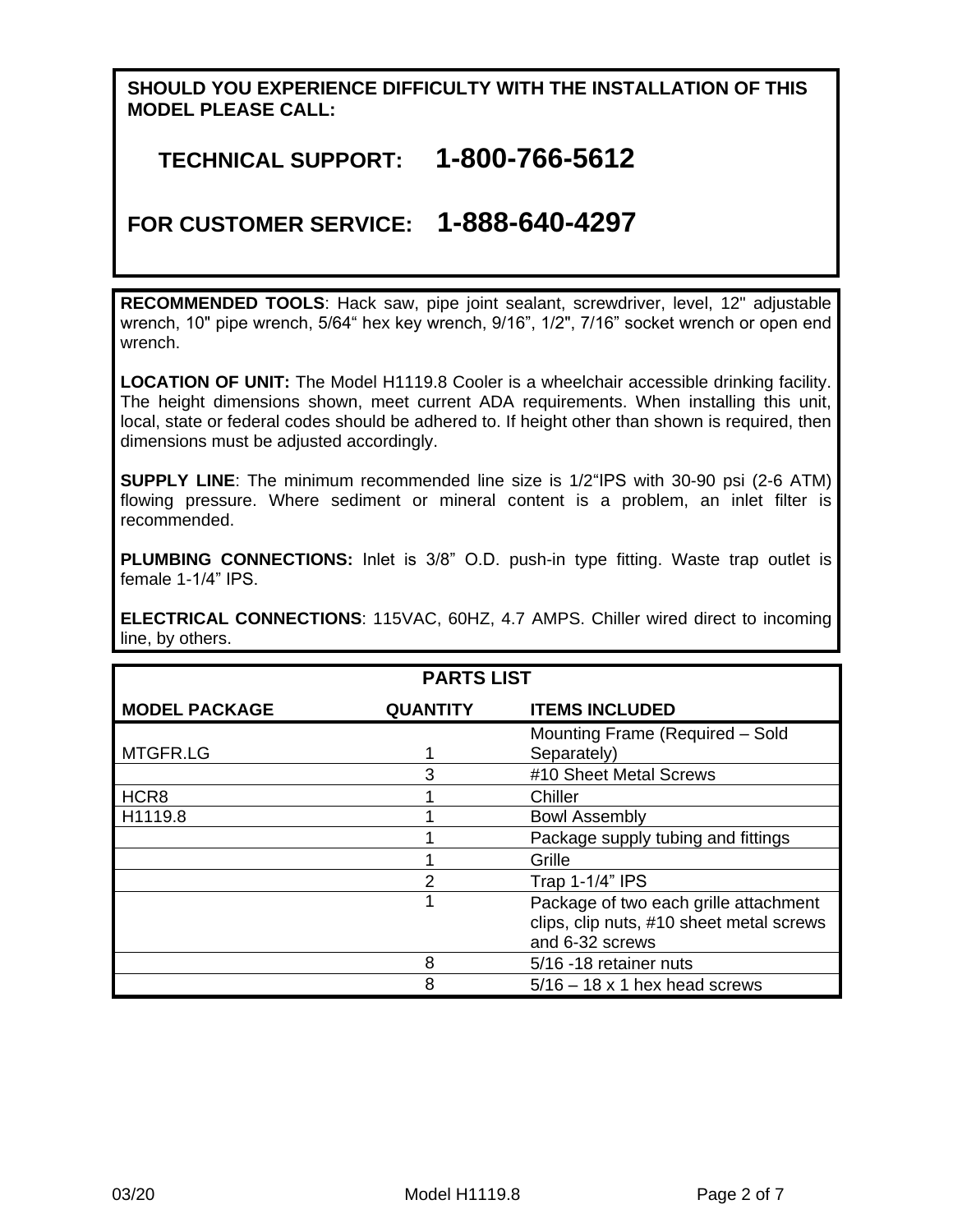# **INSTALLATION PROCEDURE**

#### **GENERAL NOTES:**

The Model H1119.8 Water Cooler assembly requires installation of the mounting frame as described in Steps 1 - 2, then mounting the fountain bowl assembly as described in Steps 3 - 6, and finally completing chiller water and electrical connections and starting chiller per Steps 7 - 11. First check that all required parts are received.

**Grounding may cause electrical feedback into the electric drinking fountain causing an electrolysis, which creates a metallic taste or an increase in the metal content of the water. This condition can be avoided by using dielectric couplings in the assembly. The waste line, which is supplied by the installer, should also have a dielectric (plastic) coupling to completely isolate the assembly from the building plumbing system.**

#### **NOTES:**

- **1. For all plastic push-in type fitting connections, only connect NSF-61 copper or plastic tubing. Stainless steel or glass tubing is not recommended. The following assembly instructions must be followed to ensure a watertight connection:**
	- **a. Cut tubing square and clean.**
	- **b. Mark from end of tube the length of insertion (See table below).**
	- **c. Push tube into the fitting until it bottoms out.**
	- **d. To remove, depress collet and pull tubing out.**

| <b>Tube Sizes</b> | O.D.<br><b>Tolerance</b> | <b>Insertion Depth</b> |
|-------------------|--------------------------|------------------------|
| 1/4"              | ±.005"                   | 11/16"                 |
| 3/8"              | ±.005"                   | 3/4"                   |
| 1/2"              | ±.005"                   | 7/8"                   |

- **STEP 1:** Provide wall opening as detailed in Installation Drawing. Frame must be positioned such that frame flanges overlap and butt against finished wall surface. Mounting holes are provided for #6 sheet metal screws. After frame is positioned in wall, swing chiller support tray into position (See Installation Drawing), align tray holes with holes in frame and fasten with #10 sheet metal screws. Mounted frame must support 50-pound chiller in addition to fountain weight and user generated forces.
- **STEP 2:** Install waste, supply and electrical lines in locations shown in Installation Drawing. Waste and supply lines may be installed for either rear or side entry. Verify proper waste, supply, electrical and frame locations. Use level to verify horizontal and vertical frame mounting to insure proper bowl drainage.
- **STEP 3:** Installation Drawing shows fountain bowls, back panel and grille locations. Unpack bowls and remove bottom plates using 5/64" hex allen wrench. Install back panel on frame with narrower edge to bottom. Position nut retainers into mounting frame and use two 5/16-18x1 hex head screws partially started in outside holes to support panel. Install bowl/bracket assembly onto panel using eight 5/16-18x1 hex head screws hand tightened. See sheet 2 of Installation Drawing for appropriate bowl mounting pattern to use for this model.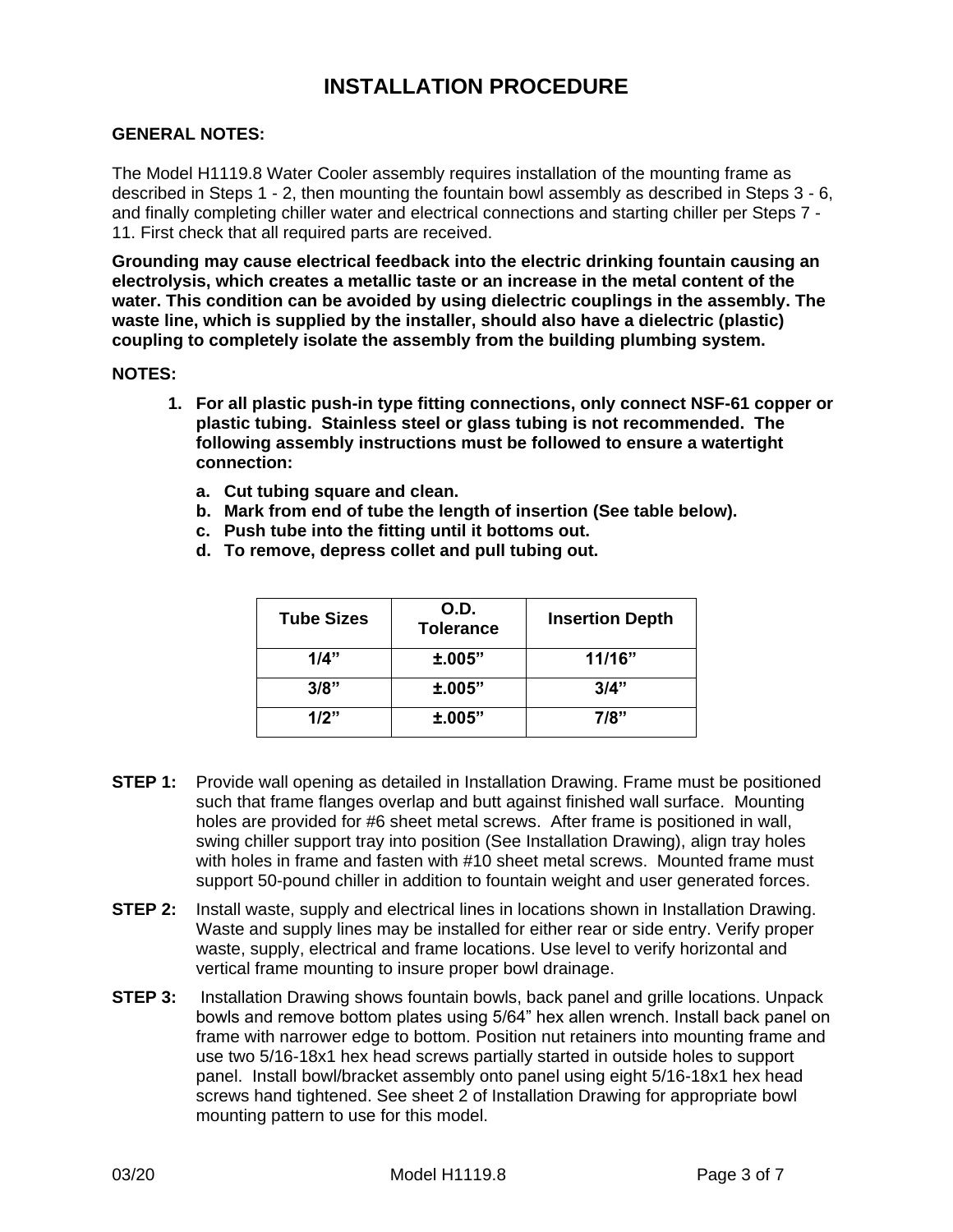# **INSTALLATION PROCEDURE...**

- **STEP 4:** Remove 1-1/4" IPS outlet elbow from traps as supplied. Install elbow inside frame onto waste stub-outs.
- **STEP 5:** Assemble waste trap onto bowl strainer using seal washer provided and tighten nut hand tight.
- **STEP 6:** See Figure 1 for detail section view of side screw grille attachment. Unpack grille and insert upper lip behind bottom of back panel, align sides and hold up flush to bottom of back panel. Hold grille against wall and mark centers of grille side slots on wall. Masking tape may be used to prevent finished wall damage from mark. Install the "s" clips in mounting frame using #10 sheet metal screws into pre-drilled holes on lower end of each side of frame. Tighten #10 screw while holding "s" clips centered on wall marks. Check grille fit by installing grille and partially tightening #6-23 socket head screws through side of grille. Insure proper panel and grille alignment, then tighten eight 5/16-18x1 hex head screws.
- **STEP 7:** Unpack and remove chiller from carton. Remove front panel screws and panel. Do not remove insulating putty and foam from copper tubes or Styrofoam insulation from evaporator coil. Remove any inner packing, which may be around compressor. If applicable, remove junction box cover and electrical knock out on lower right side of housing. Install fittings (supplied) on chiller inlet and outlet tubes (see Installation Drawing).
- **STEP 8**: Thoroughly flush supply line to remove all foreign matter. Connect 1/2" IPS supply screwdriver stop to stub-out in wall. Place chiller on chiller support tray against right hand side, fully to rear, with condenser (open panel) side facing to front. Install supply 3/8" O.D. tubing (not supplied) between screwdriver stop and chiller inlet. (Cut tubing to proper length, and follow general notes for proper connection procedures for push-in type fittings). Tubing insulation is not normally required on inlet side of chiller. Install insulated tube between fountain and solenoid valve outlet. Cut tubes as required and connect to chiller outlet compression tee assembly. Open screwdriver stop **wide open** while checking for leaks at all connections. Push fountain operator to fill chiller and remove air from tubing.

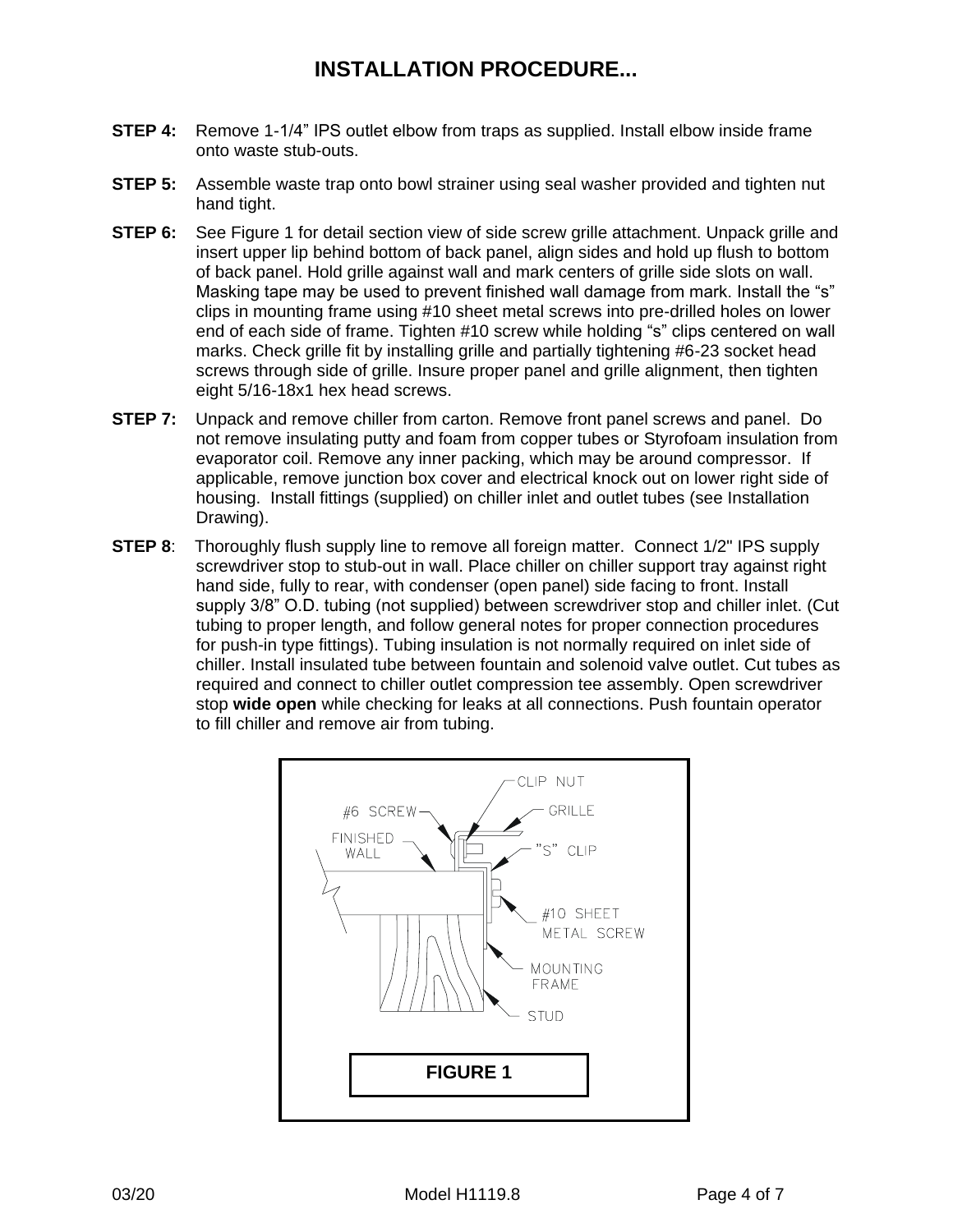# **INSTALLATION PROCEDURE...**

- **STEP 9:** Adjust bubbler stream height using small flathead screwdriver inserted through a hole in the center of the push button for increased flow turn clockwise and for decreased flow turn counterclockwise. If flow problems arise, see troubleshooting guide for additional instructions to correct problem. Bubbler stream may lower during short break-in period. Set initial stream height a little high to minimize or eliminate the need for break-in period readjustment.
- **STEP 10:** Verify that electrical power is off and power supply voltage, phase and cycle match specifications printed on chiller label. In accordance with local codes, wire directly to incoming lines at internal chiller junction box. Verify that all inner packing is removed and hand rotate fan blade to verify free rotation. Reattach chiller front panel. Turn power on and verify that chiller cycles off after water reaches proper temperature. Finally check for leaks.
- **STEP 11:** Install grille and tighten outer side screws. Verify there is chilled water out of bubbler.

## **MAINTENANCE**

- **STEP 1:** Periodically clean the in strainer located inside the valve body. Refer to 5874 Series Valve Manual for more information.
- **STEP 2:** The condenser fins on chiller should be periodically cleaned with brush, air hose or vacuum cleaner. Care should be taken not to bend or deform the condenser fins
- **STEP 3:** The chiller temperature control is factory set for 50ºF water under normal conditions. For colder water, adjust control clockwise. For warmer water, turn counterclockwise. Remove front chiller panel for access to temperature control. After adjustment allow unit to cycle off before checking outlet water temperature.

|    | <b>PROBLEM</b>             |     | <b>TROUBLESHOOTING</b><br><b>REPAIR CHECKLIST</b>                                         |
|----|----------------------------|-----|-------------------------------------------------------------------------------------------|
| 1. | Insufficient bubbler flow. | 1a. | Check that inlet screwdriver stop valve is in wide-<br>open position.                     |
|    |                            | b.  | Verify minimum 30 psi flowing supply pressure.                                            |
|    |                            | C.  | Clean strainer. See 5874 Series Valve Manual.                                             |
|    |                            | d.  | Adjust valve to increase flow. Use front adjust<br>screw or see 5874 Series Valve Manual. |
| 2. | Water too warm or cold.    | а.  | Adjust chiller temperature control, clockwise for<br>colder water.                        |

For more information about Haws products, see our website: [www.hawsco.com](http://www.hawsco.com/)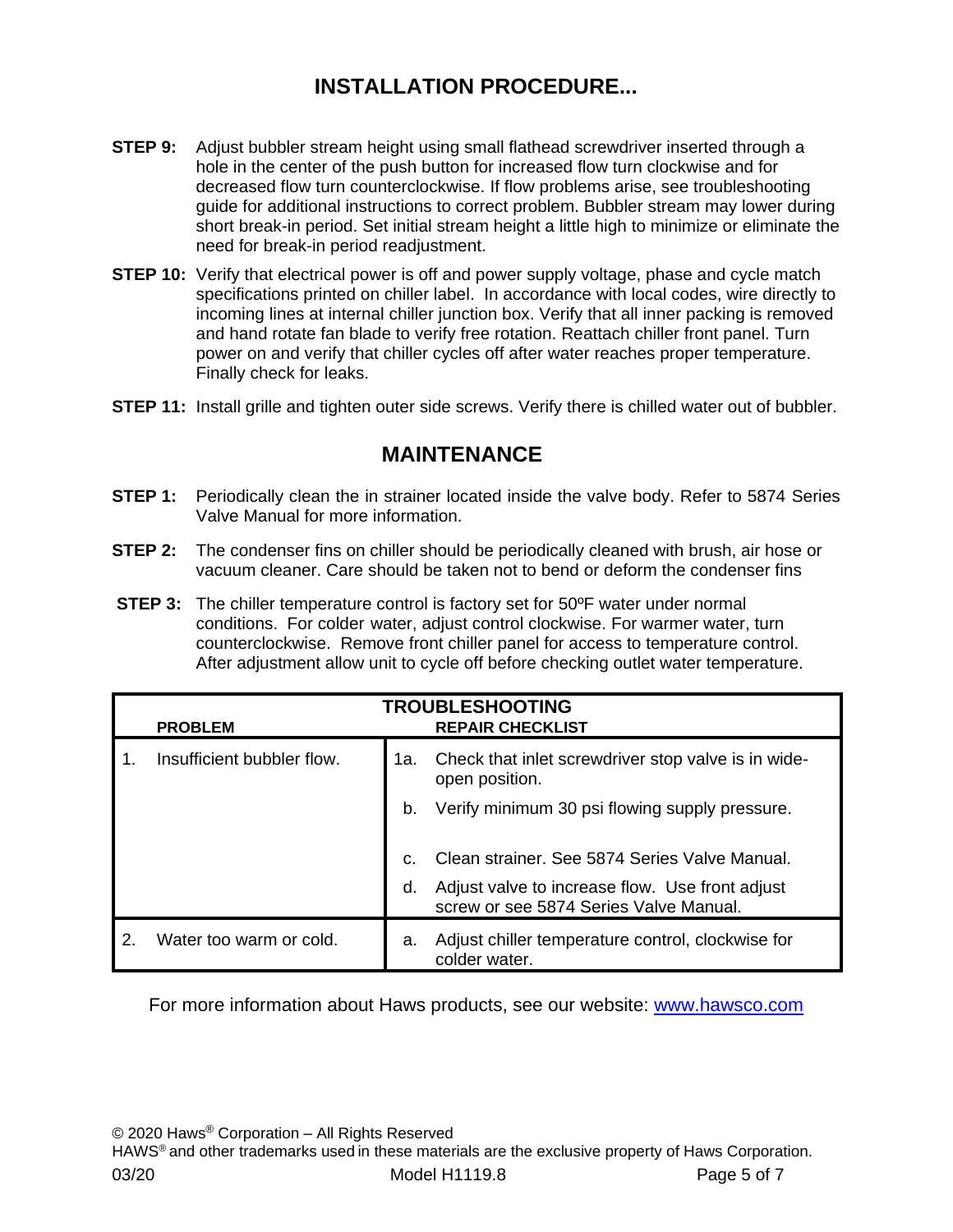

 Haws Corporation - All Rights Reserved C 2020

HAWS  $\textcircled{\tiny 8}$  and other trademarks used in these materials are the exclusive property of Haws Corporation.